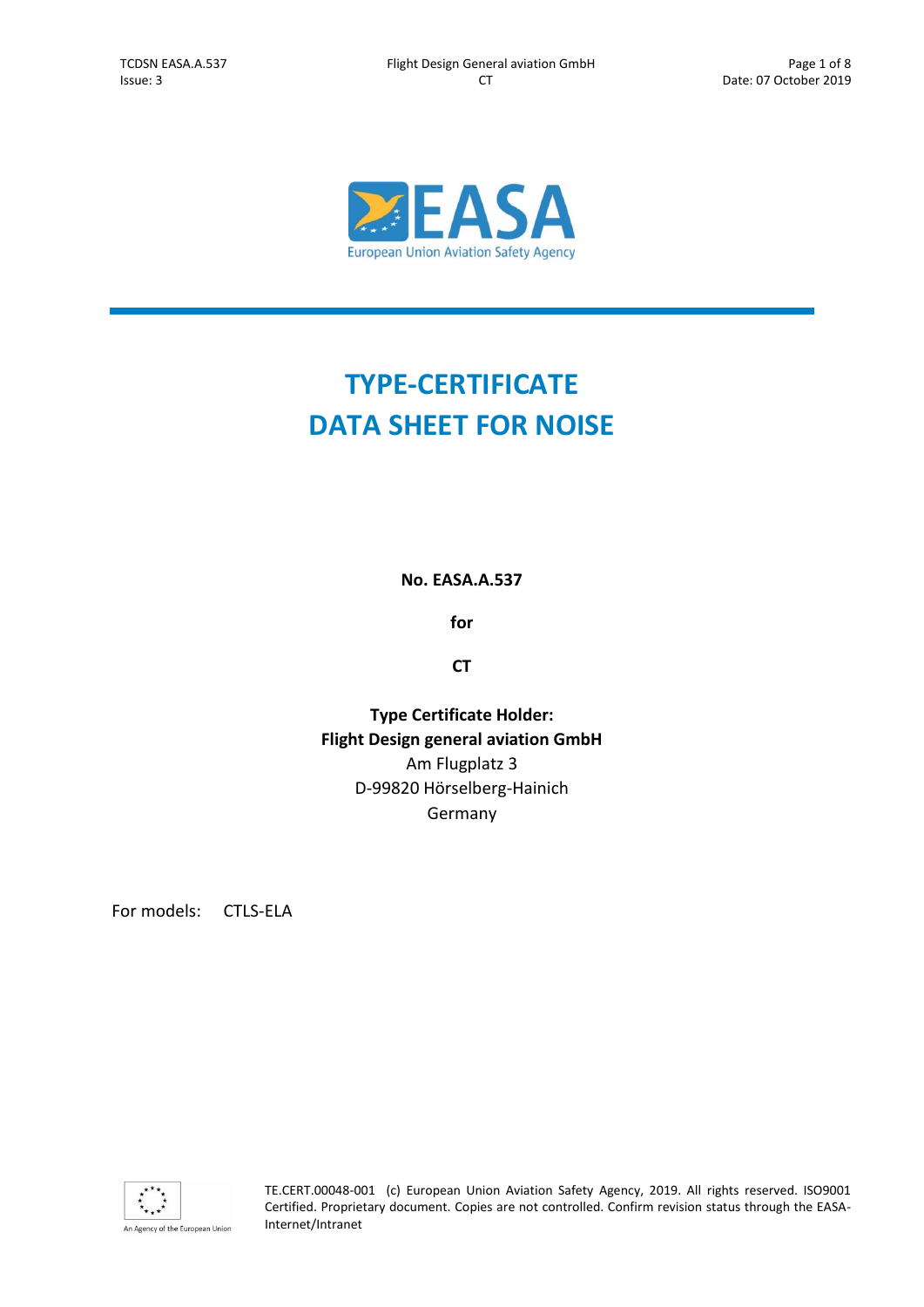## INTENTIONALLY LEFT BLANK



TC.CERT.00048-001 (c) European Union Aviation Safety Agency, 2019. All rights reserved. ISO9001 Certified. Proprietary document. Copies are not controlled. Confirm revision status through the EASA-Internet/Intranet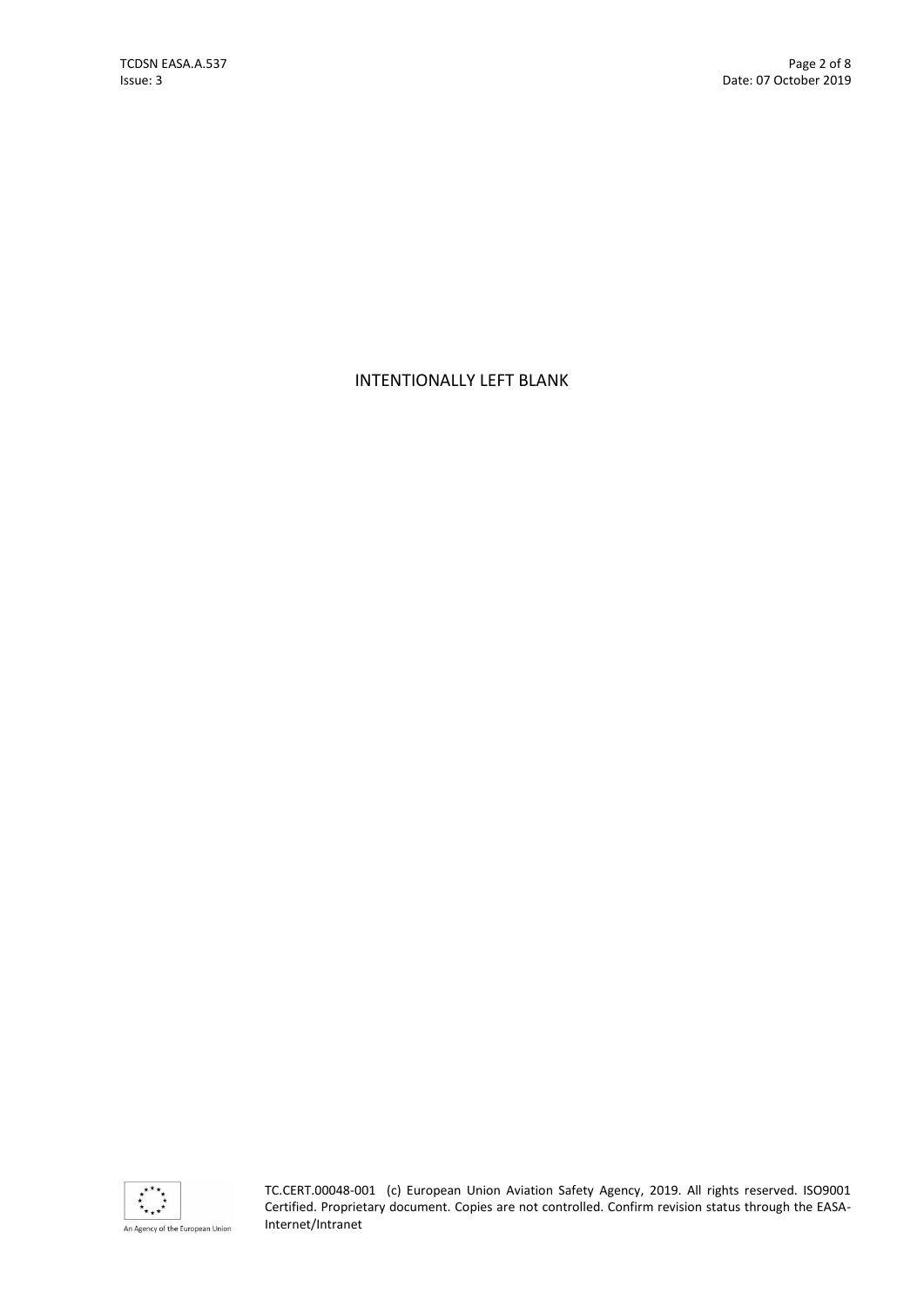| Type Certificate Holder <sup>1</sup> | <b>Flight Design general aviation GmbH</b> |                     | Aircraft Type Designation <sup>1</sup> | <b>CTLS-ELA</b>      |           |
|--------------------------------------|--------------------------------------------|---------------------|----------------------------------------|----------------------|-----------|
| Engine Manufacturer <sup>1</sup>     | <b>BRP - Rotax GmbH &amp; Co.KG</b>        |                     | Engine Type Designation <sup>1</sup>   | <b>Rotax 912 S2</b>  |           |
| Noise Certification Basis            | ICAO Annex 16, Volume I                    | Edition / Amendment | 4 Edition / Amendment 8                | Chapter <sup>1</sup> | 10(10.4b) |

|                    |                                                      |                                   | Additional modifications essential to meet the                    | Maximum                  | Take-off dB(A) |       |             |
|--------------------|------------------------------------------------------|-----------------------------------|-------------------------------------------------------------------|--------------------------|----------------|-------|-------------|
| EASA<br>Record No. | Propeller<br>Manufacturer <sup>1</sup>               | Propeller Type<br>Designation $1$ | requirements or needed to attain the certificated<br>noise levels | Take-off<br>$mass1$ (kg) | Level $1$      | Limit | See<br>Note |
| C10709             | <b>Neuform</b><br><b>Composites</b><br>GmbH & Co. KG | CR3-65-(IP)-47-101.6              | none                                                              | 600                      | 70.8           | 70.8  |             |

1



TE.CERT.00048-001 (c) European Union Aviation Safety Agency, 2019. All rights reserved. ISO9001 Certified. Proprietary document. Copies are not controlled. Confirm revision status through the EASA-Internet/Intranet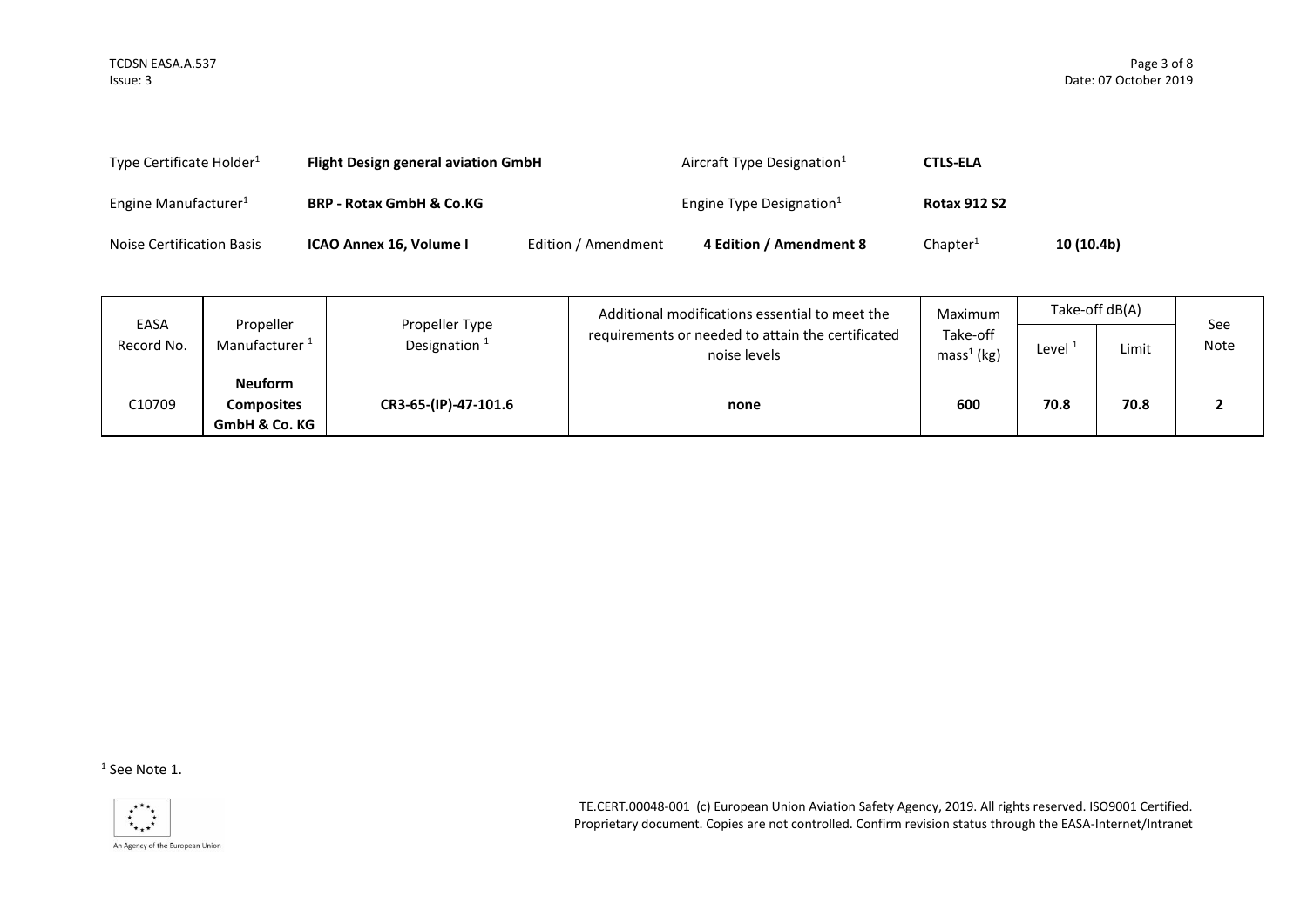| Type Certificate Holder <sup>1</sup> | <b>Flight Design general aviation GmbH</b> |                     | Aircraft Type Designation <sup>1</sup> | <b>CTLS-ELA</b>      |            |
|--------------------------------------|--------------------------------------------|---------------------|----------------------------------------|----------------------|------------|
| Engine Manufacturer <sup>1</sup>     | <b>BRP - Rotax GmbH &amp; Co.KG</b>        |                     | Engine Type Designation $1$            | Rotax 912 ULS2       |            |
| Noise Certification Basis            | ICAO Annex 16, Volume I                    | Edition / Amendment | 4 Edition / Amendment 8                | Chapter <sup>1</sup> | 10 (10.4b) |

|                    |                                                      |                                   | Additional modifications essential to meet the                    | Maximum                  | Take-off dB(A) |       | See                      |
|--------------------|------------------------------------------------------|-----------------------------------|-------------------------------------------------------------------|--------------------------|----------------|-------|--------------------------|
| EASA<br>Record No. | Propeller<br>Manufacturer <sup>1</sup>               | Propeller Type<br>Designation $1$ | requirements or needed to attain the certificated<br>noise levels | Take-off<br>$mass1$ (kg) | Level          | Limit | <b>Note</b>              |
| C10710             | <b>Neuform</b><br><b>Composites</b><br>GmbH & Co. KG | CR3-65-(IP)-47-101.6              | none                                                              | 600                      | 70.8           | 70.8  | $\overline{\phantom{a}}$ |

1



TE.CERT.00048-001 (c) European Union Aviation Safety Agency, 2019. All rights reserved. ISO9001 Certified. Proprietary document. Copies are not controlled. Confirm revision status through the EASA-Internet/Intranet

An Agency of the European Union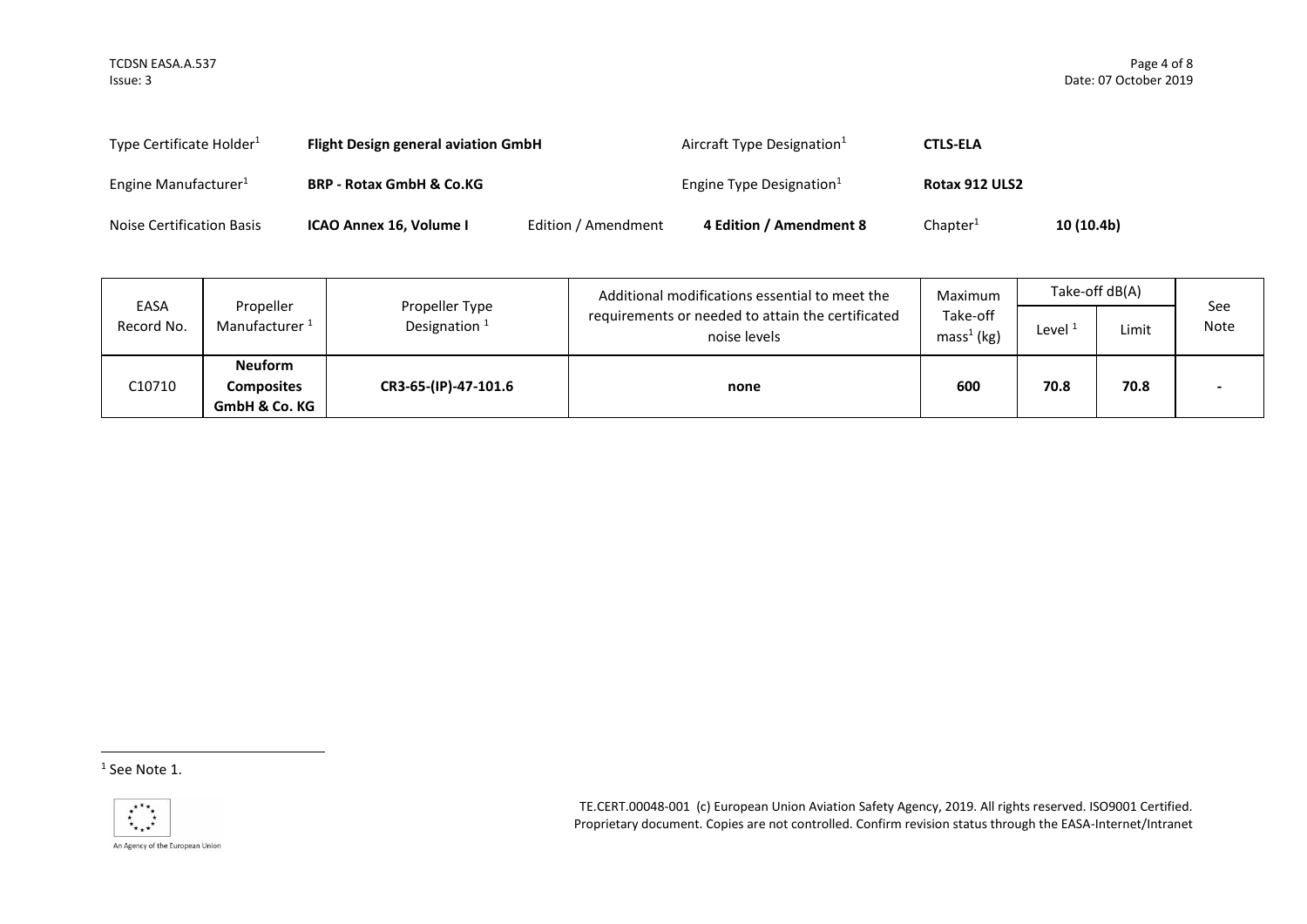| Type Certificate Holder <sup>1</sup> | <b>Flight Design general aviation GmbH</b> |                     | Aircraft Type Designation <sup>1</sup> | <b>CTLS-ELA</b>      |            |
|--------------------------------------|--------------------------------------------|---------------------|----------------------------------------|----------------------|------------|
| Engine Manufacturer <sup>1</sup>     | <b>BRP - Rotax GmbH &amp; Co.KG</b>        |                     | Engine Type Designation <sup>1</sup>   | Rotax 912 iS2 Sport  |            |
| Noise Certification Basis            | <b>ICAO Annex 16, Volume I</b>             | Edition / Amendment | 6 Edition / Amendment 10               | Chapter <sup>1</sup> | 10 (10.4b) |

|                    |                                                      |                                   | Additional modifications essential to meet the                    | Maximum                  | Take-off dB(A) |       |                    |
|--------------------|------------------------------------------------------|-----------------------------------|-------------------------------------------------------------------|--------------------------|----------------|-------|--------------------|
| EASA<br>Record No. | Propeller<br>Manufacturer <sup>1</sup>               | Propeller Type<br>Designation $1$ | requirements or needed to attain the certificated<br>noise levels | Take-off<br>$mass1$ (kg) | Level          | Limit | See<br><b>Note</b> |
| C14089             | <b>Neuform</b><br><b>Composites</b><br>GmbH & Co. KG | CR3-65-(IP)-47-101.6              | none                                                              | 600                      | 64.5           | 70.8  | -                  |

1



TE.CERT.00048-001 (c) European Union Aviation Safety Agency, 2019. All rights reserved. ISO9001 Certified. Proprietary document. Copies are not controlled. Confirm revision status through the EASA-Internet/Intranet

An Agency of the European Union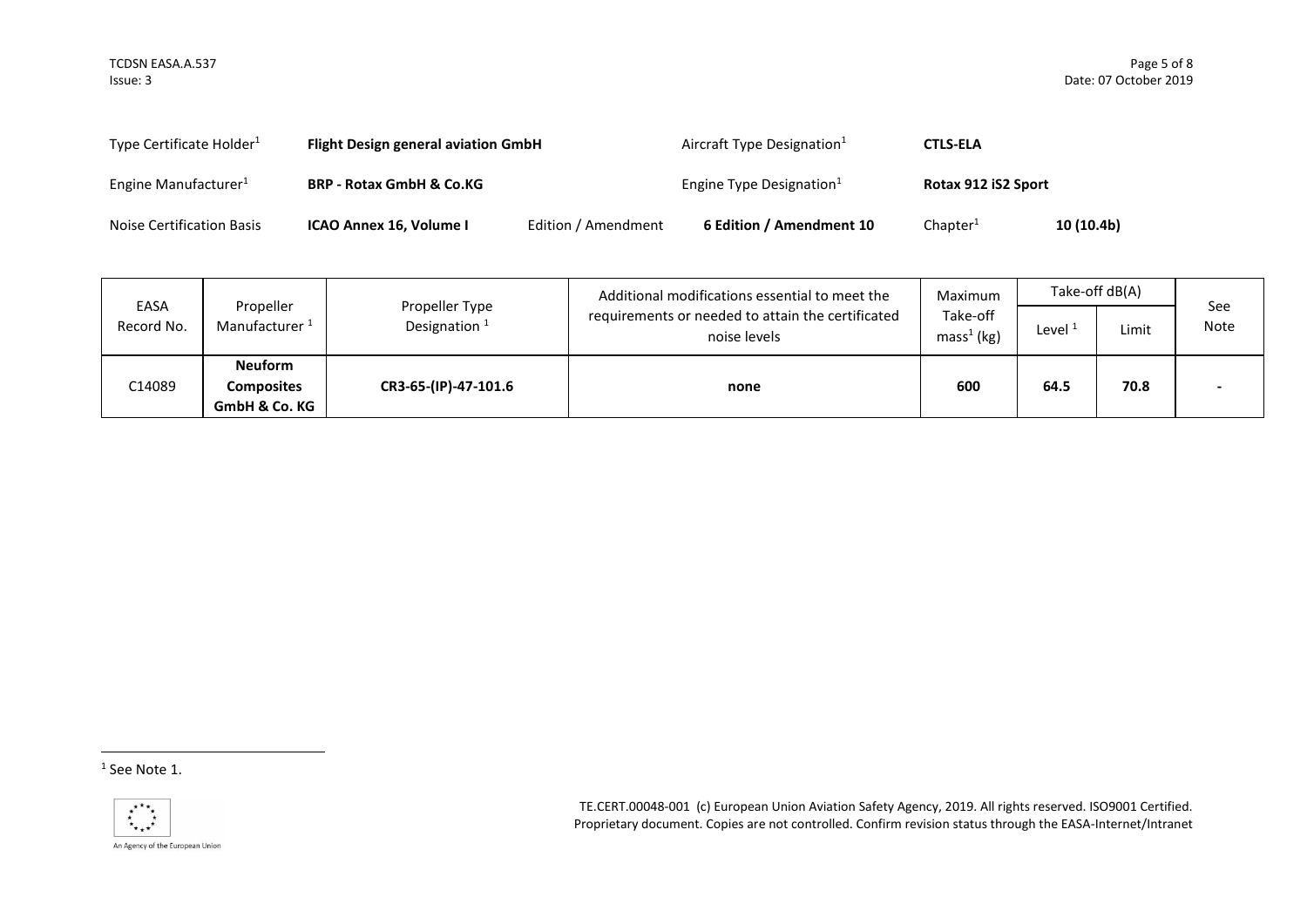| Type Certificate Holder <sup>1</sup> | <b>Flight Design general aviation GmbH</b> |                     | Aircraft Type Designation $1$ | <b>CTLS-ELA</b>      |            |
|--------------------------------------|--------------------------------------------|---------------------|-------------------------------|----------------------|------------|
| Engine Manufacturer <sup>1</sup>     | <b>BRP - Rotax GmbH &amp; Co.KG</b>        |                     | Engine Type Designation $1$   | Rotax 912 iSc2 Sport |            |
| Noise Certification Basis            | ICAO Annex 16, Volume I                    | Edition / Amendment | 6 Edition / Amendment 10      | Chapter <sup>1</sup> | 10 (10.4b) |

|                    |                                                      |                                   | Additional modifications essential to meet the                    | Maximum                  | Take-off dB(A) |       |                    |
|--------------------|------------------------------------------------------|-----------------------------------|-------------------------------------------------------------------|--------------------------|----------------|-------|--------------------|
| EASA<br>Record No. | Propeller<br>Manufacturer <sup>1</sup>               | Propeller Type<br>Designation $1$ | requirements or needed to attain the certificated<br>noise levels | Take-off<br>$mass1$ (kg) | Level          | Limit | See<br><b>Note</b> |
| C14129             | <b>Neuform</b><br><b>Composites</b><br>GmbH & Co. KG | CR3-65-(IP)-47-101.6              | none                                                              | 600                      | 64.5           | 70.8  | -                  |

1



TE.CERT.00048-001 (c) European Union Aviation Safety Agency, 2019. All rights reserved. ISO9001 Certified. Proprietary document. Copies are not controlled. Confirm revision status through the EASA-Internet/Intranet

An Agency of the European Union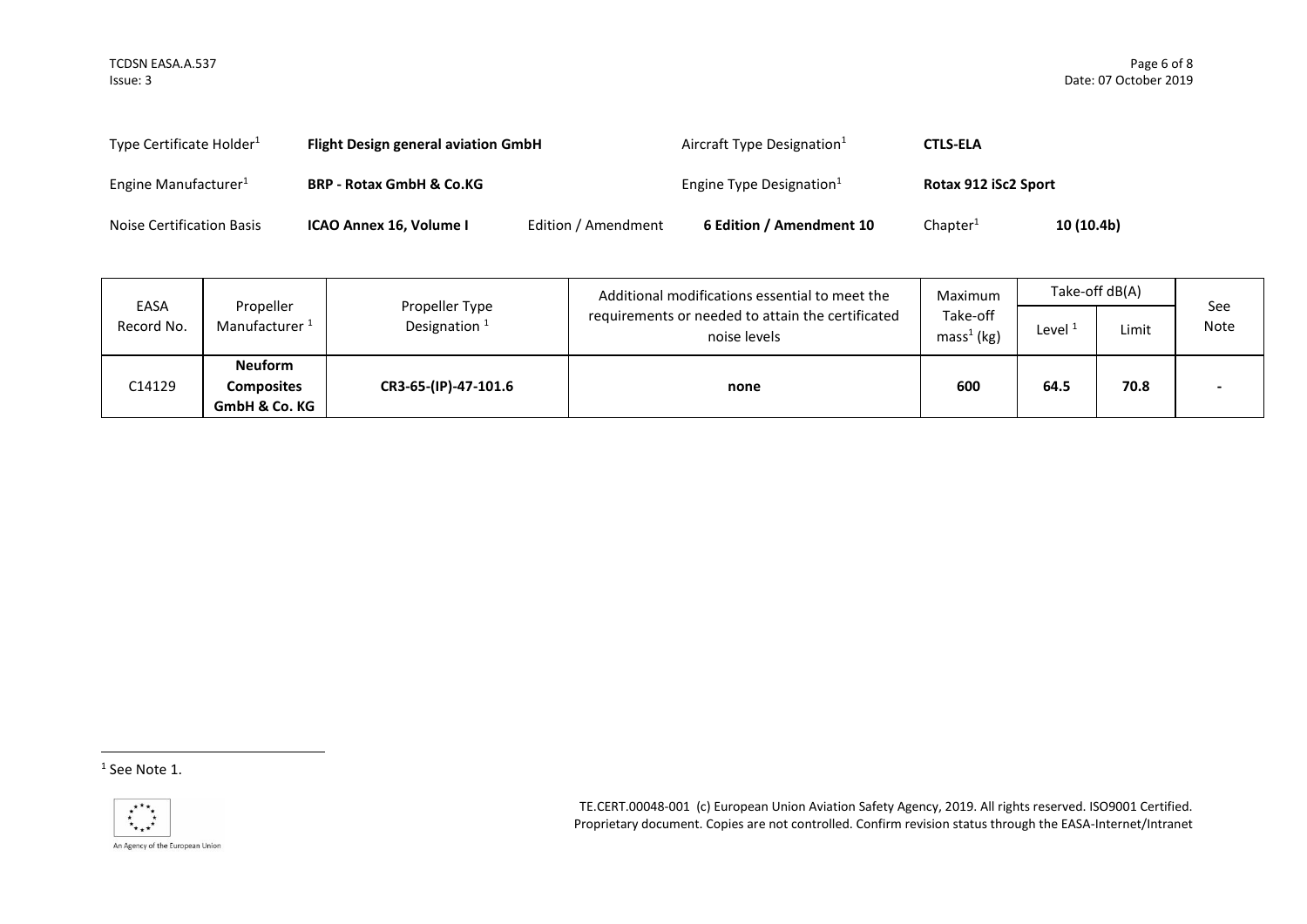## **TCDSN EASA.A.537 Notes**

- 1. Items so marked shall be included on EASA Form 45.
- 2. Also applicable to engines with the designation suffix -01



TE.CERT.00048-001 (c) European Union Aviation Safety Agency, 2019. All rights reserved. ISO9001 Certified. Proprietary document. Copies are not controlled. Confirm revision status through the EASA-Internet/Intranet